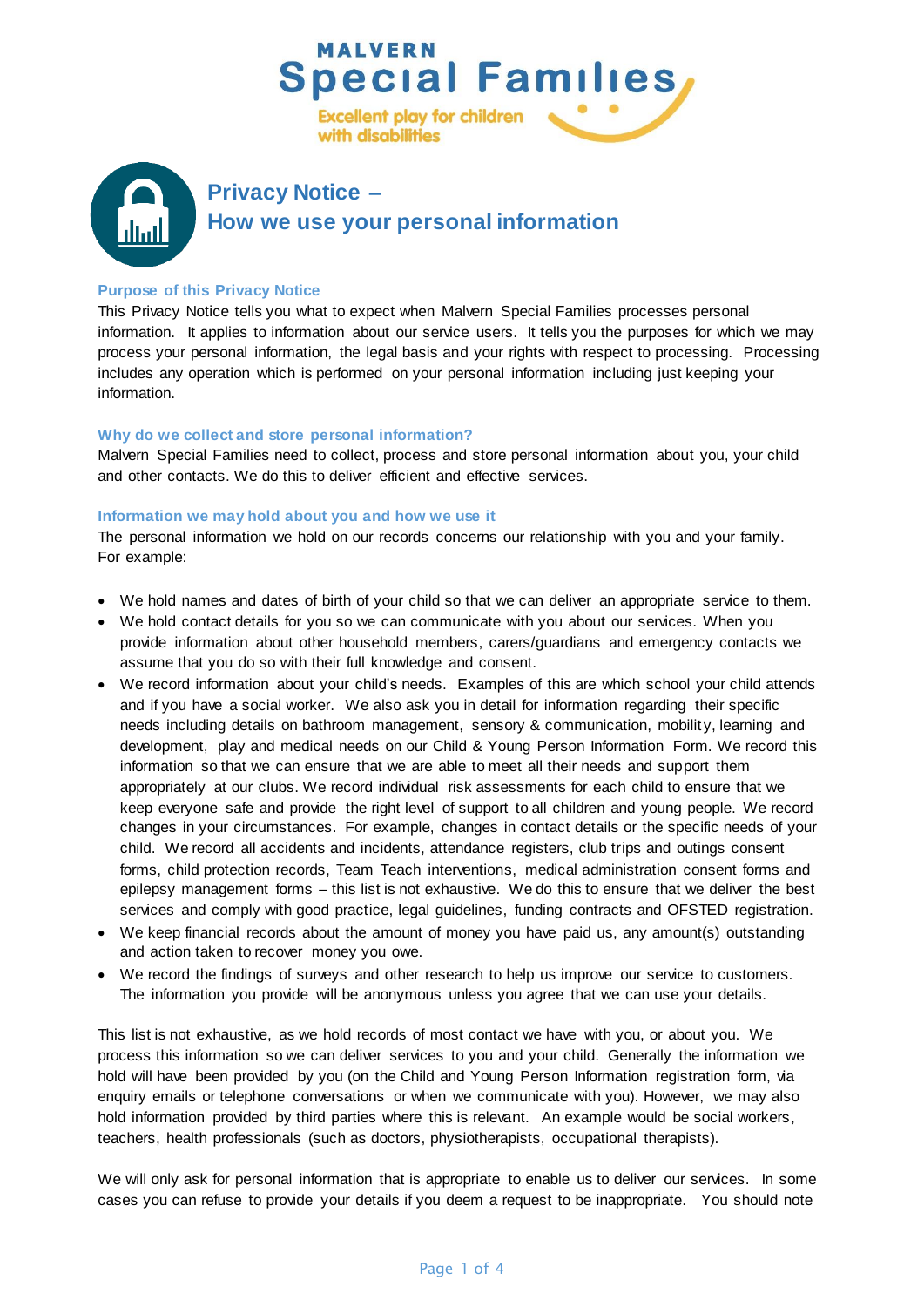that this may impact our ability to provide some services to you if you refuse to provide information that stops us from being able to do so.

# **How we manage your personal information**

We process your personal information in accordance with the principles of General Data Protection Regulation (GDPR).

We will treat your personal information fairly and lawfully and we will ensure that information is:

- Processed for limited purposes;
- Kept up-to-date, accurate, relevant and not excessive;
- Not kept longer than is necessary;
- Kept secure.

Access to personal information is restricted to authorised individuals on a strictly need to know basis.

We are committed to keeping your personal details up to date and ask that you inform us about any changes needed to ensure your details are accurate.

We may ask you security questions to confirm your identity when you call us. This is to help us to protect the confidentiality of your personal information. We will not discuss your personal information with anyone other than you, unless you have given us prior written authorisation to do so.

### **Legal basis for processing**

Our main legal basis for processing personal data is where it is necessary for the purposes of the legitimate interests pursued by Malvern Special Families or by a third party to process your information in order to deliver our services. We can do that so long as we do not interfere with your fundamental rights or freedoms.

The other reasons we can rely upon to process your personal information under the General Data Protection Regulation is as follows:

- With your consent (i.e. agreement) to us processing your personal information. You can withdraw your consent at any time. This is explained further below in the section entitled 'Your rights';
- Where we are under a legal obligation or an obligation under a contract to process/disclose the information;
- Where we need to protect the vital interests (i.e. the health and safety) of you or another person.

Special categories of personal data are defined within the regulation and covers racial or ethnic origin, political opinions, religious or philosophical beliefs, trade union membership, processing or genetic or biometric data for the purposes of identifying a natural person, data concerning health or data concerning a person's sexual orientation. The legal basis for processing these special categories of personal information is more limited. To lawfully process special categories of personal data, we must identify a lawful basis for the processing and meet a separate condition for the processing. The basis on which we can use these are:

- With your consent;
- Where we need to protect the vital interests (i.e. the health and safety) of you or another person;
- Where you have already made your personal information public;
- Where we or another person needs to bring or defend legal claims; and/or
- Substantial public interest grounds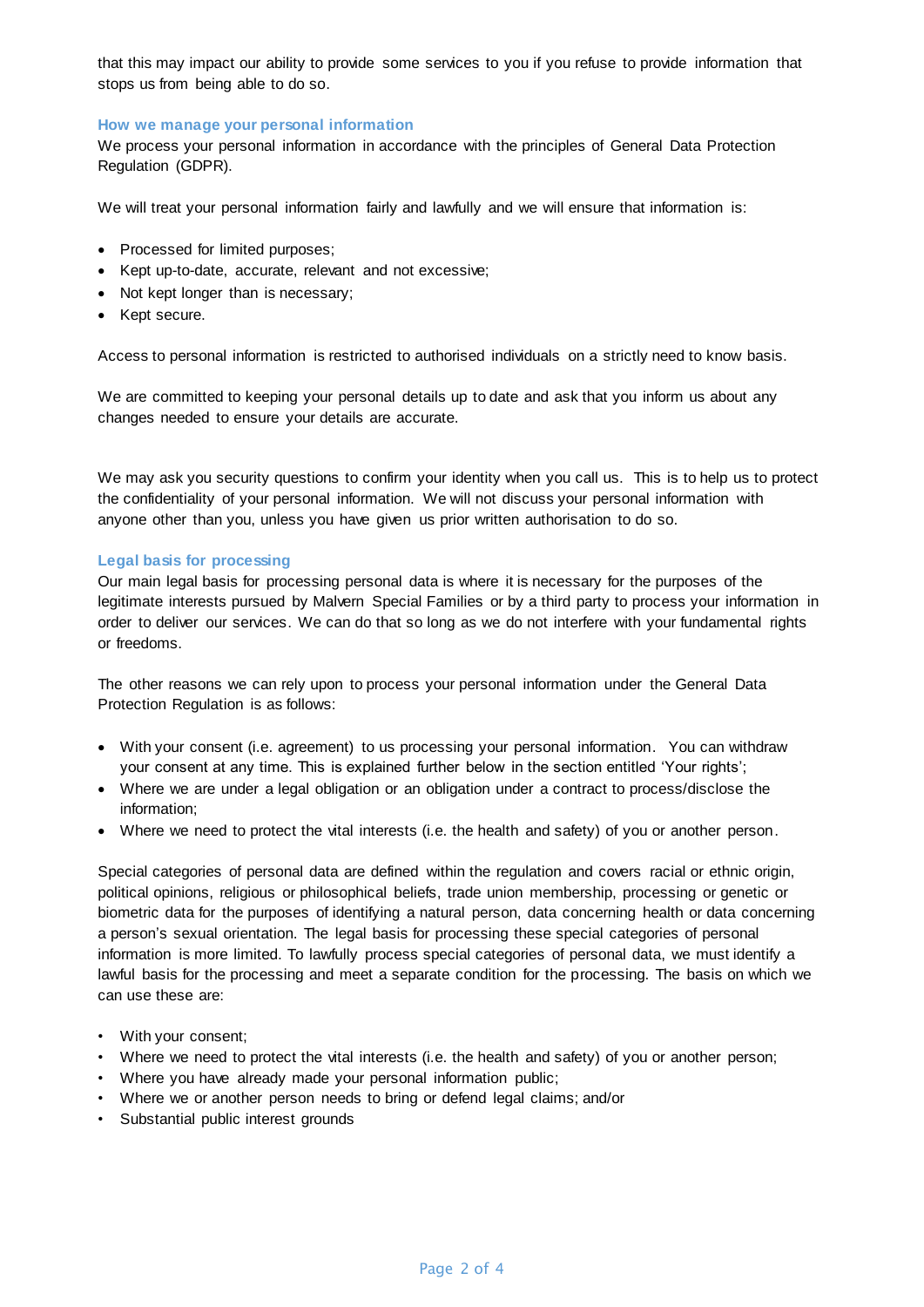# **Periods for which we will store your personal information**

We will only hold your records during the period of our relationship with you and for a set period afterwards to allow us to meet our legal obligations. This includes resolving any follow up issues between us. For example, we will hold information about you and your child for the duration of the time you attend our services. When your child leaves our service we have to keep most records until the child reaches the age of 25. Team Teach records must be kept for 25 years from the date of the most recent incident recorded. Accident and incident records will be kept for 25 years after the incident.

# **Sharing your personal information**

Normally, only Malvern Special Families staff will be able to see and process your personal information. However, there may be times when we will share relevant information with third parties. We do this for the purposes as outlined above or where we are legally required to do so. When sharing personal information, we will comply with all aspects of the General Data Protection Regulation. Sensitive information about health, sexual life, race, religion and criminal activity, for example, is subject to particularly stringent security and confidentiality measures.

Where necessary or required, we may share information as follows:

- With third party service providers, in connection with services performed on our behalf. Our relationships with such providers are governed by our contracts with them which include strict data sharing and confidentiality protocols.
- With other statutory organisations e.g. social services and health authorities, as necessary for exercising statutory functions.
- With our regulator, OFSTED to comply with our regulatory obligations.

This list is not exhaustive as there are other circumstances where we may also be required to share information, for example:

- To meet our legal obligations
- In connection with legal proceedings (or where we are instructed to do so by Court order)
- To protect the vital interests of an individual (in a life or death situation)

### **Your rights under the General Data Protection Regulation (GDPR)**

Data Protection Regulation law grants you certain rights ('information rights') which provide :

| <b>Right of</b> | You have the right of access to information we hold about or concerning you       |
|-----------------|-----------------------------------------------------------------------------------|
| access and      | and/or to have it transferred to another data controller in some circumstances.   |
| of data         | If you would like to exercise this right you should contact us as outlined below. |
| portability     |                                                                                   |
| <b>Right of</b> | If you feel that any data that we hold about you is inaccurate you have the right |
| rectification   | to ask us to correct or rectify it. You also have a right to ask us to erase      |
| or erasure      | information about you where you can demonstrate that the data we hold is no       |
|                 | longer needed by us. Your right of rectification and erasure extends to anyone    |
|                 | we have disclosed your personal information to and we will/shall take all         |
|                 | reasonable steps to inform those with whom we have shared your data about         |
|                 | your request for erasure.                                                         |
| <b>Right to</b> | You have a right to request that we refrain from processing your data where       |
| restriction of  | you contest its accuracy, or the processing is unlawful and you have opposed      |
| processing      | its erasure, or where we don't need to hold your data anymore but you need us     |
|                 | to in order to establish, exercise or defend any legal claims, or we are in       |
|                 | dispute about the legality of our processing your personal data. If you need us   |
|                 | to correct any mistakes please email admin@malvernspecialfamilies.org.uk.         |
| <b>Right to</b> | You have a right to object to our processing of your personal data where the      |
| object          | basis of the processing is our legitimate interests including but not limited to  |
|                 | direct marketing and profiling. To object to our processing of your personal      |
|                 | data please email admin@malvernspecialfamilies.org.uk.                            |